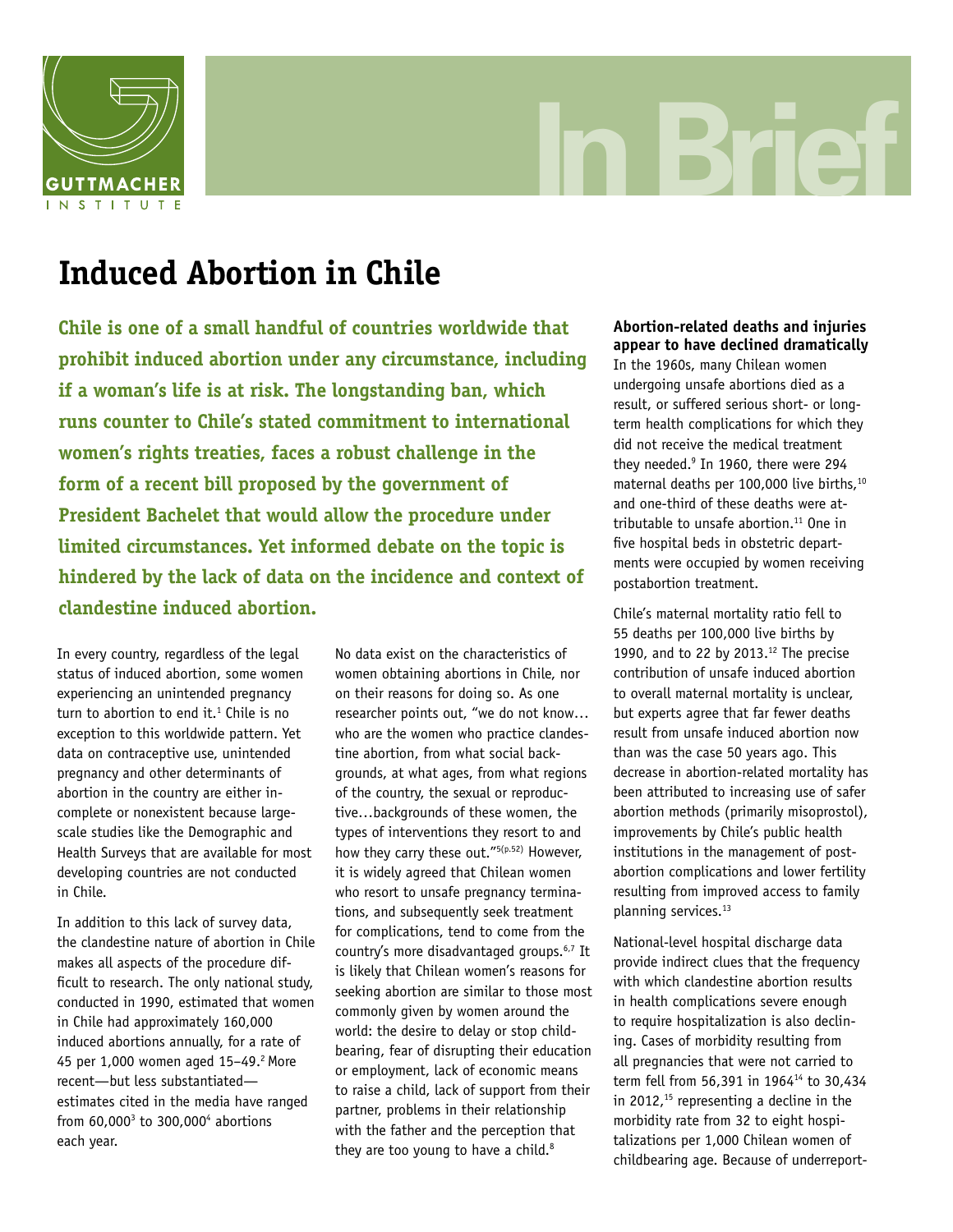ing and likely misdiagnosis, it is difficult to distinguish what proportion of these hospitalizations involve women with complications from unsafe abortion attempts as compared with those requiring care for complications related to other reasons pregnancies are not carried to term (such as ectopic or molar pregnancy, or spontaneous pregnancy loss). More research on this topic is needed.

### **Misoprostol is increasingly available in Chile**

Small-scale studies and anecdotal evidence suggest that wealthier Chilean women have access to safe abortions from skilled providers, whose most commonly used techniques are thought to be dilation and curettage, manual vacuum aspiration and, increasingly, medication abortion using misoprostol.16,17 Poorer Chilean women usually cannot afford to pay the fees charged by private

obstetricians and gynecologists for safe procedures. However, increased access to misoprostol outside of formal health care settings demonstrates that lack of wealth may no longer be the insurmountable barrier to a relatively safe abortion that it once was. A small study from 2013 of women charged with breaking Chile's abortion law found pregnancy terminations using misoprostol cost US\$75–\$215,18 whereas procedures of varying levels of safety carried out by physicians are said to cost as much as US\$2,000.19

Although illegal when sold or used to induce abortion, misoprostol can easily be acquired in Chile through the Internet and is also available through some providers of clandestine abortion. When used in the first nine weeks of pregnancy and at the correct dosage, the drug successfully ends a pregnancy in 75–90% of cases.20 When used

# **Abortion law in Chile**

Between 1931 and 1989, Chile's Sanitary Code permitted induced abortions to save a woman's life.<sup>1</sup> In 1989, near the end of Augusto Pinochet's regime, a total ban on abortion was put in place. Legislators have since made many attempts to loosen that ban but, with the support of the highly influential Catholic Church, members of Congress opposed to changing the law have successfully blocked all such legislative initiatives.<sup>2,3</sup>

The most recent proposed bill, introduced in January 2015, would amend existing health and penal codes to allow the procedure under three circumstances: when the woman is at such risk that the abortion would prevent a danger to her life; when the embryo or fetus has a fatal genetic or congenital malformation; and when the pregnancy is the result of rape and has reached no more than 12 weeks' gestation (for girls younger than 14, the limit is 14 weeks).<sup>4</sup> The draft bill would prioritize patient confidentiality above the requirement that doctors denounce women they treat, while also allowing for conscientious objection on the part of individual doctors or surgeons unwilling to perform legal abortions on the grounds covered by the proposed bill. Physicians granted this exemption would be required to ensure that a substitute doctor be assigned. In September 2015, the bill passed the Health Commission of the lower house of Congress, and as of this writing, it is under review by the Constitutional, Legislative and Justice Commission; it will need to be approved by the lower and upper houses of Congress to become law.5

*References on page 4.*

after the first trimester or at the wrong dosage, this method can result in incomplete abortion, heavy bleeding and other complications. Many unscrupulous online vendors appear to be selling fake pills or supplying women with incorrect dosages and charging high prices for them.19 The medication often comes without information on its correct use, even when the correct dosage is supplied.

Aside from the increase in misoprostol use among those who can obtain and afford it, abortion methods in Chile have changed very little since the 1990s. Those who are unable to obtain safe services through trained providers still resort to traditional methods, which are often unsafe, ineffective or both. These range from drinking boiled beer or herbal teas to inserting knitting needles, scissors or rubber catheters into the cervix.<sup>21,22</sup>

# **Poor women bear the brunt of abortion-related prosecution**

Each year, Chilean women and men are reported to local authorities for having or assisting in an induced abortion.<sup>16,18</sup> Poor women are thought to be the most likely to use unsafe abortion methods and the most likely to seek postabortion treatment in public health facilities, which are the source of almost all abortion-related denunciations to the criminal justice system. According to national police reports, between 2003 and 2012, a total of 3,570 women and 975 men in Chile were sentenced for these infractions of the existing penal code.16 The lawyer who analyzed these statistics concludes that cases of "criminal prosecution

are very selective, involving most of all…the poorest women."16(p.72)

The number of women who are incarcerated for obtaining an abortion has dropped dramatically in recent years, from 88 in 2003 to five in 2012, and most are now sentenced to probation. The length of sentences for women convicted of obtaining or assisting in an abortion between 2003 and 2012 ranged from 1.5 to three years, as mandated in the penal code.<sup>23</sup> Doctors and professional midwives found to have performed abortions received sentences of 3–5 years; unskilled or untrained providers (including traditional birth attendants) received sentences of no more than three years.

#### **Data about contraceptive use in Chile are lacking**

In the absence of survey data on pregnancy intentions and contraceptive use, it is impossible to estimate the level of unmet need for modern contraception. The only available estimate of contraceptive use for Chile is for the combined population of men and women aged 15 and older—a nonstandard measure that does not permit assessment of the needs among women of reproductive age.<sup>24</sup> Unless the vast majority of women who want to avoid pregnancy are using effective contraceptive methods consistently and correctly, both unintended pregnancy and abortion are likely occurring at substantial levels.<sup>25,26</sup>

Data on adolescents and young adults hint at the particular risks and challenges faced by young people in Chile. As of 2009, the average age at first intercourse was 16 for men and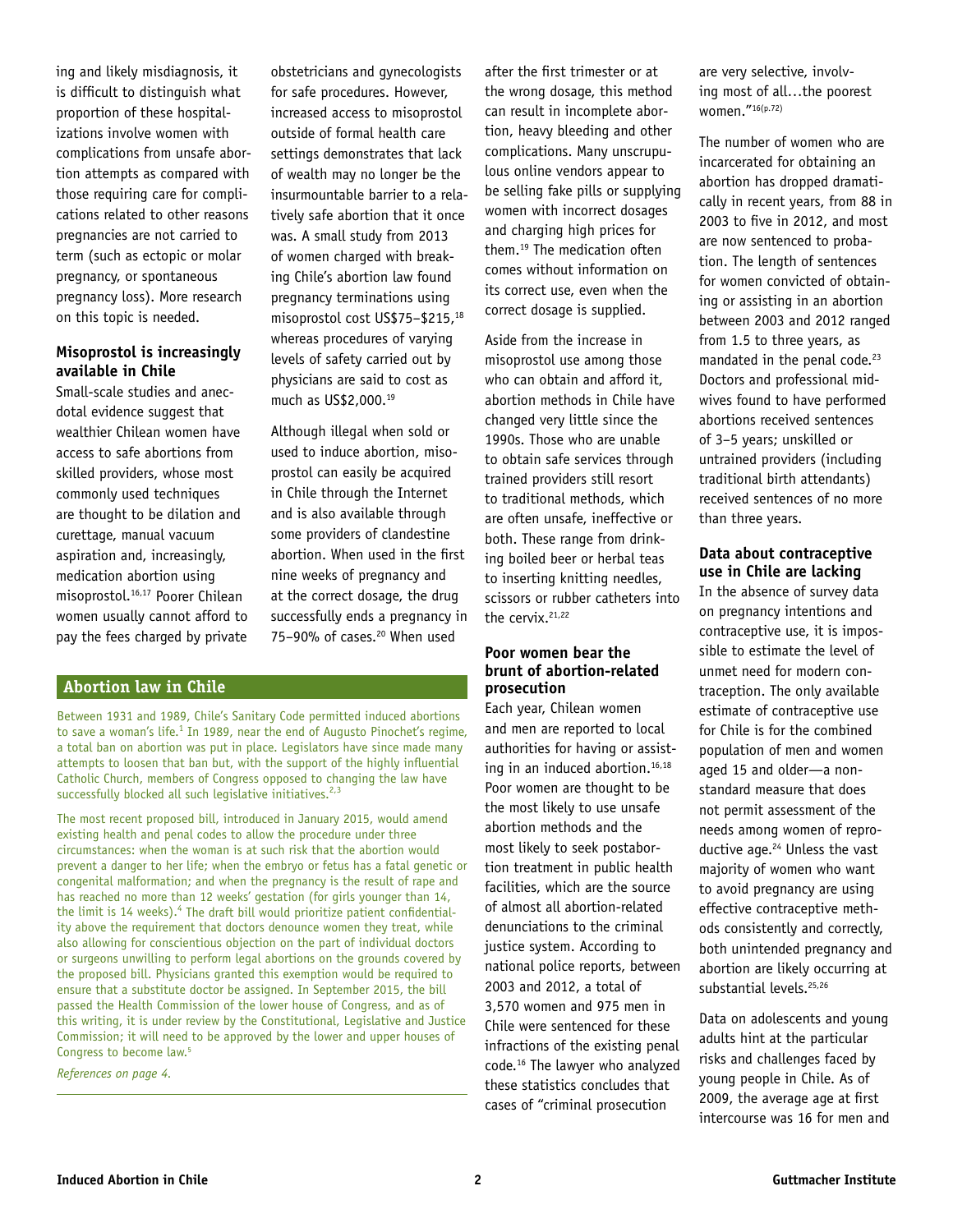17 for women, and more than nine in 10 young people aged 15–29 had never married, indicating than many young people become sexually active well before they are likely to want to have a child.<sup>27</sup> Yet schoolbased sex education may not be meeting adolescents' needs for comprehensive, evidence-based information: A 2006 assessment of Chile's official sex education program concluded that the program did not include instruction on the negative consequences of unwanted pregnancy in adolescence or provide advice that could help students avoid early out-of-wedlock childbearing.<sup>28</sup> As of 2009, four in 10 sexually experienced women aged 15–19 had had an unintended pregnancy, and 7% of young people aged 15–29 who had experienced an unintended pregnancy reported that it had ended in an induced abortion.<sup>27</sup> This low proportion likely reflects underreporting, however, due to the illegality of the procedure.

#### **Summary**

The deficit of knowledge on the prevalence and consequences of induced abortion in Chile prevents a fully informed debate on the impact of clandestine abortion on Chilean women and families. Research is needed to fill this gap and provide policymakers and health care providers with the information they need to devise sound policies and interventions that best promote the nation's public health. New data and policies are particularly important to verify and address the inequities suggested by the existing data: Poor women appear to be at an elevated risk for obtaining unsafe procedures and for being prosecuted as a result.

Worldwide, induced abortion whether legal or clandestine is most often sought in response to unintended pregnancy. Most Chilean couples want to have small families, and to achieve their desired family size and avoid the need for abortion, they need to use effective contraceptive methods correctly and consistently for the majority of their reproductive lives. Research on unintended pregnancy and unmet need for contraception is needed both to contextualize women's recourse to abortion and to help assess and improve women's ability to plan the timing and number of their pregnancies.

#### **REFERENCES**

**1.** Singh S et al., *Abortion Worldwide: A Decade of Uneven Progress,* New York: Guttmacher Institute, 2009.

**2.** Singh S and Wulf D, Estimated levels of induced abortion in six Latin American Countries, *International Family Planning Perspectives,* 1994, 20(1):4–13.

**3.** Díaz S, Aspectos médicos del aborto, Santiago: Instituto Chileno de Medicina Reproductiva, 2012, slide 30.

**4.** Jarroud M, Chile afronta su deuda con el derecho al aborto de las mujeres, Inter Press Service, 2015, http://www.ipsnoticias. net/2014/09/chile-afronta-su-deudacon-el-derecho-al-aborto-de-lasmujeres/.

**5.** Palma Manríquez I and Moreno Standen C, Las paradojas y desafíos para la investigación social del aborto inducido en Chile, in: Articulación Feminista por la Libertad de Decidir (AFLD), *Voces Sobre el Aborto, Ciudadanía de las Mujeres, Cuerpo y Autonomía,* Santiago: AFLD, Escuela de Salud Pública, Universidad de Chile, 2014, pp. 51–59.

**6.** Casas Becerra L, Women prosecuted and imprisoned for abortion in Chile, *Reproductive Health Matters,* 1997, 5(9):29–36.

**7.** Basadre P and Toro I, Cómo opera la justicia en los casos de aborto: la historia de tres condenadas por el "delito de mujeres pobres," The Clinic, 2014, http:// www.theclinic.cl/2014/06/12/ como-opera-la-justicia-en-loscasos-de-aborto-la-historia-de-trescondenadas-por-el-delito-de-lasmujeres-pobres/#commentsSection.

**8.** Bankole A, Singh S and Haas T, Reasons why women have induced abortions: evidence from 27 countries, *International Family Planning Perspectives,* 1998, 24(3):117–127 & 152.

**9.** Faúndes A and Barzelatto J, *The Human Drama of Abortion: A Global Search for Consensus,* Nashville, TN, USA: Vanderbilt University Press, 2006.

**10.** Molina Cartes R, Perspectiva medico-epidemiológica del aborto en Chile, in: AFLD, *Voces Sobre el Aborto, Ciudadanía de las Mujeres, Cuerpo y Autonomía,* Santiago: AFLD, Escuela de Salud Pública, Universidad de Chile, 2014, Table 1.

**11.** Ministerio Secretaría General de la Presidencia, República de Chile, Mensaje 1230–362: Mensaje de S. E. la Presidenta de la República con el que inicia un Proyecto de Ley que regula la despenalización de la interrupción voluntaria del embarazo en tres causales, 2015, http://www. minsegpres.gob.cl/wp-content/ upLoads/2015/01/1230-362 despenalia-interrupcion-emabrazo-3 causales-con-ingreso-camara.pdf.

**12.** World Health Organization (WHO), *Trends in Maternal Mortality: 1990 to 2013*, 2014, Appendix 2, http://apps.who.int/iris/bitstr ea m/10665/112682/2/97892415072 26\_eng.pdf?ua=1.

**13.** Donoso Siña E, Reducción de la mortalidad materna en Chile de 1990 a 2000, *Revista Panamericana de Salud Pública,* 2004, 15(5):326– 330, doi: 10.1590/S1020- 49892004000500007.

**14.** Molina Cartes R, Impacto del aborto, in: Dides C, Benavente MC and Sáez I, eds., *Dinámicas Políticas sobre Aborto en Latinoamérica: Estudio de Casos,* Santiago: Flacso-Chile, 2010, pp. 17–43.

**15.** Departamento de Estadísticas e Información de Salud I (DEIS), Ministerio de Salud, Gobierno de Chile, *Egresos Hospitalarios Según Edad y Causa—Servicios, 2012,* no date, http://intradeis.minsal.cl/ egresoshospitalarios/menu\_publica\_ nueva/menu\_publica\_nueva.htm.

**16.** Casas Becerra L et al., La penalización del aborto como una violación a los derechos humanos de las mujeres, Capítulo 2, in: Universidad Diego Portales (UDP), *Informe Anual sobre Derechos Humanos en Chile 2013,* Santiago, Chile: Centro de Derechos Humanos, 2014, pp. 69–120, http://www. clacaidigital.info:8080/xmlui/ handle/123456789/527.

**17.** Jones E, Chile's black-market abortions, Pulsamerica, 2011, http:// www.pulsamerica.co.uk/2011/04/14/ chile's-black-market-abortions/.

**18.** Casas Becerra L and Vivaldi L, Abortion in Chile: the practice under a restrictive regime, *Reproductive Health Matters,* 2014, 22(44):70–81.

**19.** Crellin O, Therapeutic abortion shot down again in Chilean Congress, International Consortium for Medical Abortion, no date, http://www.medicalabortionconsortium.org/news/ therapeutic-abortion-shot-downagain-in-chilean-congress-1598. html.

**20.** WHO, WHO Reproductive Health Library, Medical methods for first trimester abortion, 2004, http:// apps.who.int/rhl/ fertility/abortion/ dgguide/en/.

**21.** Weisner M et al., Algunos resultados de la encuesta sobre opiniones acerca del aborto clandestino realizada por el AGI en Brasil, Chile, Colombia, Mexico, Peru y Republica Dominicana, paper presented at Encuentro de Investigadores sobre Aborto Inducido en América Latina y el Caribe: Atención Hospitalaria y Costos del Aborto, Santafé de Bogotá, Colombia, Nov. 15–18, 1994.

**22.** Lesbianas y Feministas por el Derecho a la Información, *Línea Aborto Chile: El Manual ¿Cómo las Mujeres Pueden Hacerse un Aborto con Pastillas?* 2013, http:// infoabortochile.org/wp-content/ uploads/2013/05/manual.pdf.